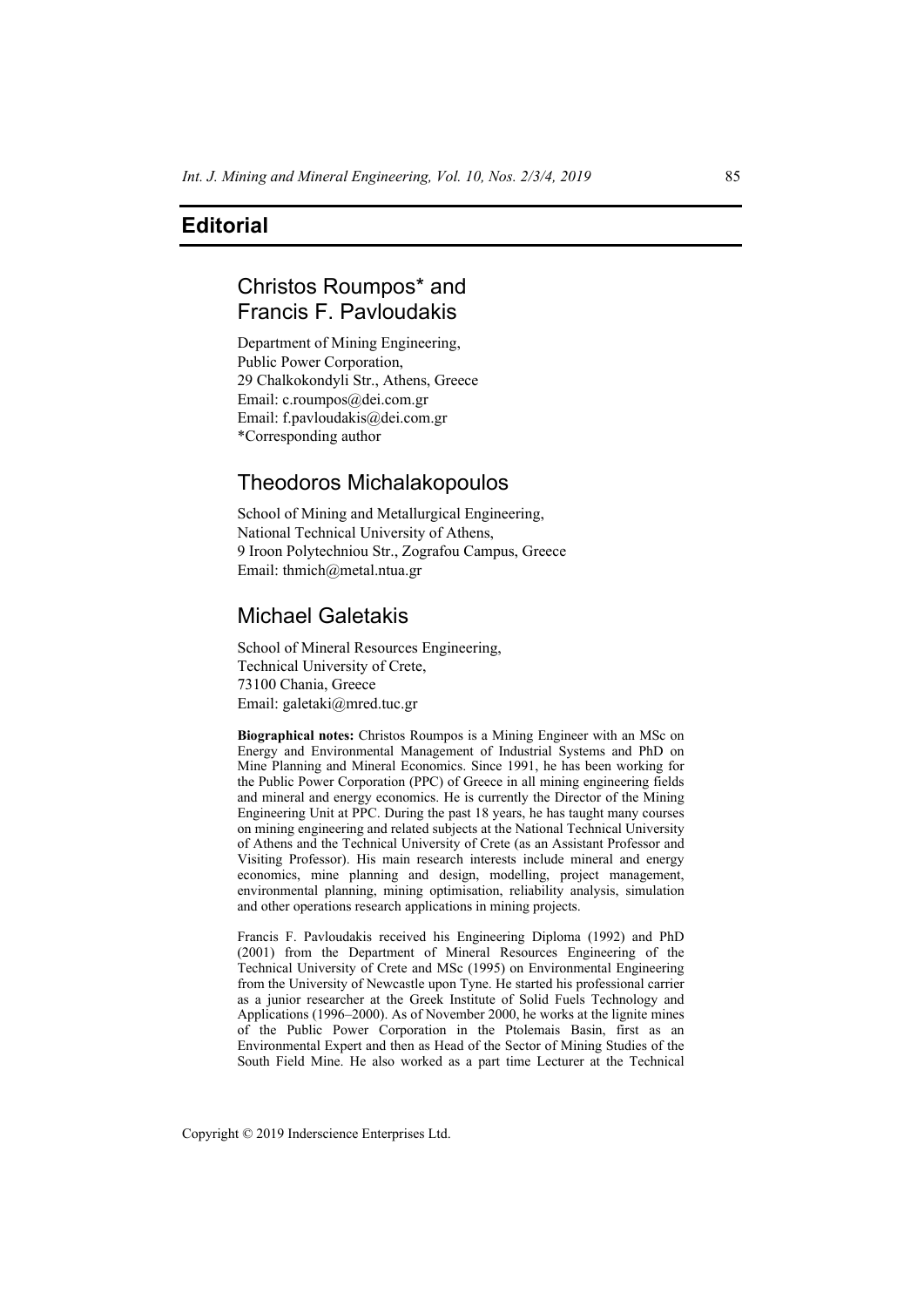#### 86 *C. Roumpos et al.*

University of Crete, the University of Western Macedonia and the Technological Educational Institute of Western Macedonia. His research interests include quality control, environmental protection and land reclamation.

Theodoros Michalakopoulos is a Mining Engineer with a PhD in Mining Technology. He is currently an Associate Professor from the School of Mining Engineering at the National Technical University of Athens (NTUA) and Director of its Excavation Engineering Laboratory. His research interests are in the fields of excavation engineering, mine equipment management, and systems simulation.

Michael Galetakis received his Engineering Diploma in Mining Engineering from the National Technical University of Athens and PhD in Surface Mining of Lignite Deposits from the School of Mineral Resources Engineering, Technical University of Crete. He is currently a Professor from the School of Mineral Resources Engineering at the Technical University of Crete and Director of the Laboratory of Quality Control – Health and Safety in the Minerals Industry. He has taught several courses in both undergraduate and graduate programs as well as in invited lectures. He has participated in several research programs either as a Scientific Coordinator or as a researcher and has published more than 100 papers in scientific journals, books and conference proceedings. He is also a reviewer in scientific journals and has participated in the scientific or organising committee of several conferences. He is a Licensed Mining and Metallurgical Engineer, and member of the Technical Chamber of Greece and of several European scientific organisations. His research interests include diverse topics in surface mining systems and mineral fuels exploitation.

Continuous surface mining projects are dynamic, complex, and large-scale with a long-term horizon (usually greater than 20 years) as well as capital intensive. In these projects there is an inherent uncertainty related to the spatial variability of the geological parameters (e.g., size and quality of reserves, properties of geological formations, etc.) and to several other parameters (e.g., selling prices, demand, taxes, environmental regulations, etc.) that significantly affect the initial planning and final design (Galetakis et al., 2011; Roumpos et al., 2014). Taking into account the large investments that should be made for the purchase and installation of a continuous mining system and the long depreciation period required, strategic mine planning is the most important technical aspect for activities of this type, shaping the technical plan to be followed from mine and mineral value chain development to closure (Dimitrakopoulos, 2018). In this framework, the efficient long-term planning and production scheduling of continuous surface mines, adjusted to the spatial peculiarities of the corresponding mining fields, require an integrated and life-of-mine consideration.

Continuous surface mining operations face many challenges in the context of the current environmental, technical, economic and social conditions and their interrelations. The challenges mainly refer to Pavloudakis et al. (2009, 2012), Pavlides et al. (2015) and Roumpos et al. (2015, 2018):

a the more complicated and continuously varying mining conditions combined with the requirements for highly efficient exploitation technologies and enhanced recovery of the mineral resources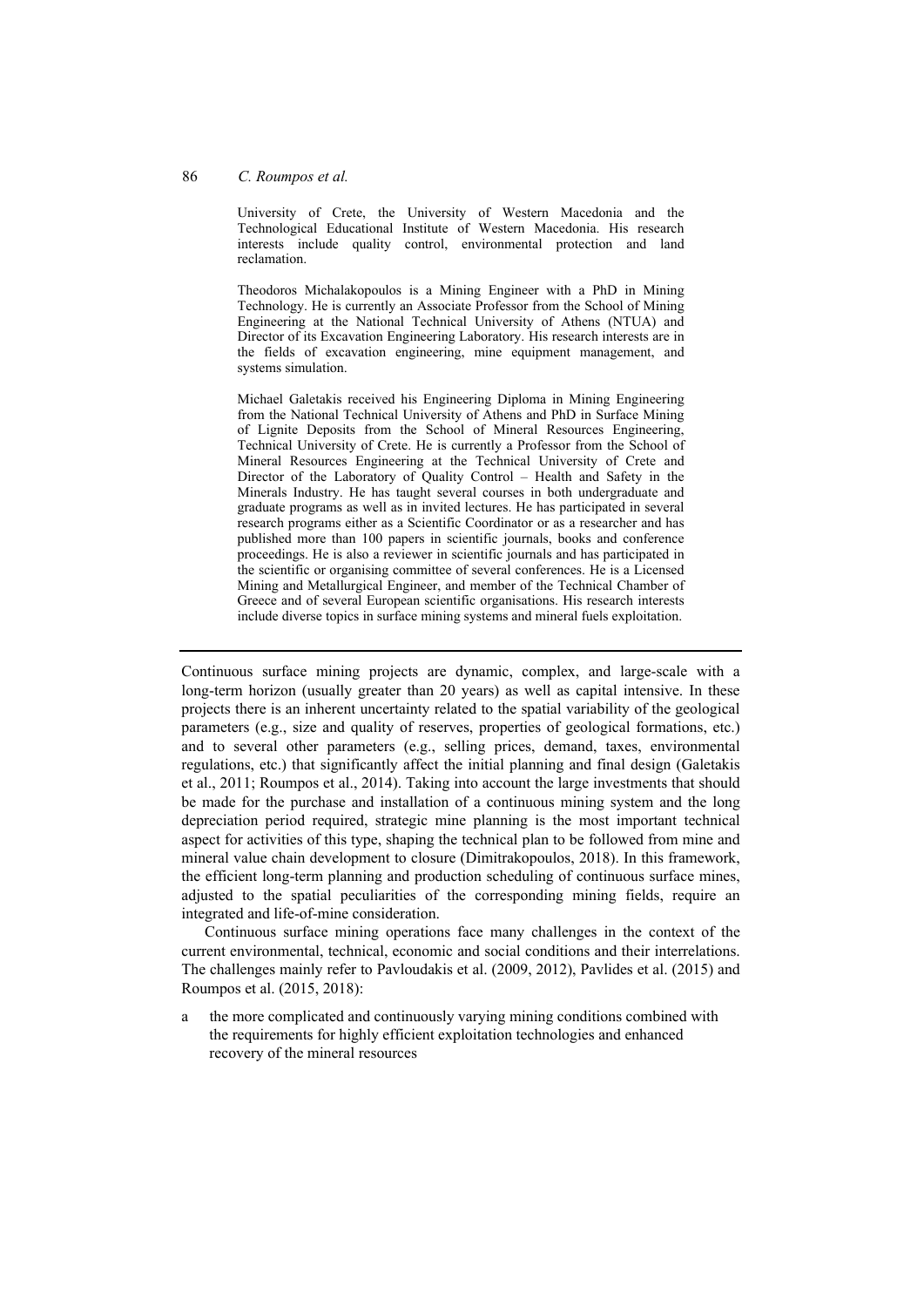#### *Editorial* 87

- b the possibility to develop models of the deposits in a way that allows improved quantitative understanding of the spatial variability of the reserves and the related uncertainties, which in turn helps to optimise mine exploitation and to reduce fluctuations in the quality of the run-of-mine ore
- c the stringent environmental legislation in relation to land rehabilitation, ecological restoration of the mining sites and long-term sustainability of the post mining operations
- d the economic performance of the surface mining projects
- e the social acceptance of the projects and the contribution to long-term viability and sustainability of the local and regional economies.

This special issue aims to cover the latest developments and related research in the field of continuous surface mining, focusing on some of the above mentioned challenges. It contains the revised and expanded versions of 13 papers presented at the 14th International Symposium of Continuous Surface Mining (ISCSM2018), which was organised between September 23 and 26, 2018 in Thessaloniki, Greece.

The key subjects of the papers are:

- 1 mine planning and design
- 2 modelling and simulation
- 3 equipment and mining systems
- 4 geotechnical engineering
- 5 occupational health and safety, environment
- 6 geological exploration, quality control, homogenisation.

The subject of 'mine planning and design' is investigated in the paper by Ignjatovic et al. The authors present the current state, development perspectives, and opening plans for new opencast mines and planned continuous mining systems which are foreseen to operate in the future time period in Serbia.

Three papers refer to the second key point that is 'modelling and simulation'. Hay et al. introduce the ultimate pit limit (UPL) problem, and highlight how the requirements for this differ between truck and shovel and fully mobile in-pit crushing and conveying (FMIPCC) systems. A potential solution that includes the additional requirements for calculating the UPL for FMIPCC systems is presented, with a simple case study showing the application of the method. Stefouli et al. evaluate the use of earth observation data, and in particular multi-temporal Sentinel-1 and Sentinel-2 data, for the monitoring of the Amyntaio lignite mine and the assessment of quarrying and rehabilitation activities. Kapageridis et al. describe the application of mine planning software in the reserves estimation and modelling procedures of the operational lignite mine of LARCO GMMSA at the lava deposit in Servia, Kozani.

Four papers explore the topic of 'equipment and mining systems'. Agioutantis et al. describe a real-time event driven data management tool, which was developed as a productivity and maintenance planning tool for the surface lignite mines in northern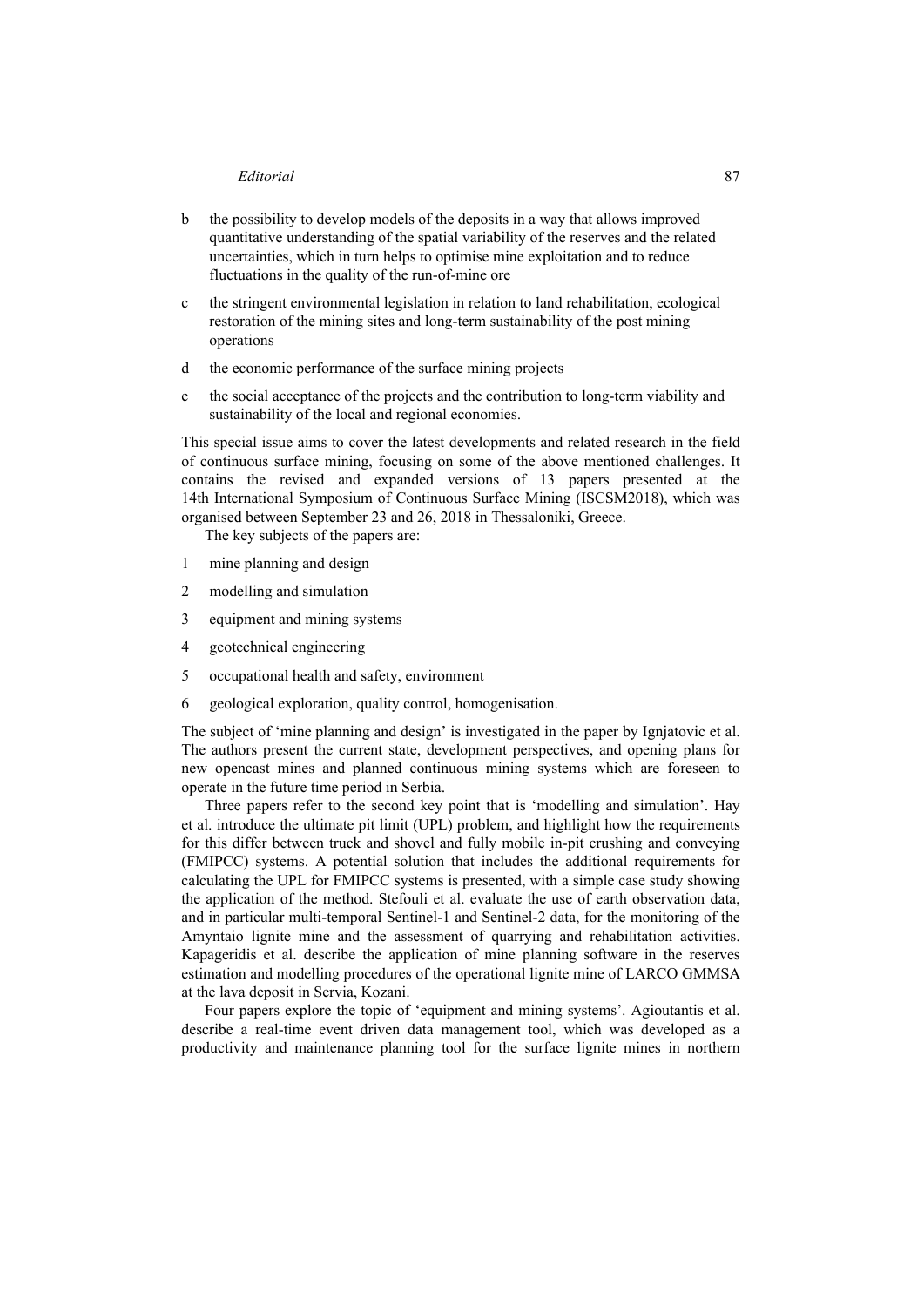Greece. Menegaki et al. examine the fuzzy cognitive maps (FCM) approach as a means for qualitatively modelling and analysing the efficiency of bucket wheel excavators, a crucial component of continuous surface mining systems. Using both an extensive review of scientific literature and expert judgment as the basis of the analysis, a simulation framework is developed to perform qualitative simulations with respect to the efficiency factors of the bucket wheel excavator. Moczko et al. demonstrate their experiences gained as the Independent Expert during many projects completed in the field of material handling and mining equipment. Finally, Shepel and Drebenstedt focus on the investigation of the process of cutting granodiorite and dolomite samples with an activated cutting tool utilising the impact rock fragmentation principle. Considerations on the applicability of the activated cutting technology to the continuous excavation of hard rocks are also discussed in this paper.

The topic of 'geotechnical engineering' is investigated by Steiakakis et al. In their work, the authors introduce a cloud-based database software monitoring system that can efficiently record, transfer, store, analyse and evaluate monitoring data and generate easy to view and easy to use information.

Three papers refer to the topic of 'occupational health, safety and environment'. Falah et al. deal with the use of sodium silicate solution for the production of environmentally friendly alkali activated mine tailings. Pavlovic et al. assess the social and environmental risks on opencast coal mines. In this paper the authors also present the case study of the Tamnava-West Field in Serbia. Triantafyllou et al. investigate the PM10 emissions from the Mavropigi mine in northern Greece. Specifically, the percentage of the contribution of each individual activity – emission of fugitive dust over the period of one year is calculated. Furthermore, the dispersion of PM10 is simulated.

Finally, the subject of 'Geological exploration, quality control, homogenisation' is examined by Apostolidou and Georgakopoulos. In their study, the authors characterise lignites and sub-bituminous coal samples from Greece and Bulgaria through high-resolution, solid-state 13C nuclear magnetic resonance spectroscopy (NMR).

We would like to thank Professor Gang Chen, Editor-in-Chief, Liz Haris, Journal Manager, Joane Esmejarda, Submissions Manager, Albert Ang, Webmaster, and Darren Simpson, Information Administrator, for their support in producing this special issue.

We would also like to thank Professor Zach Agioutantis, Department of Mining Engineering, University of Kentucky, for his contribution to this special issue.

We hope that the issue will be of interest to the readers and contribute to the innovative analysis and planning of continuous surface mining systems.

#### **References**

- Dimitrakopoulos, R. (Ed.) (2018) *Advances in Applied Strategic Mine Planning*, 800pp., Springer Nature, Cham, Switzerland.
- Galetakis, Μ., Roumpos, C., Alevizos, G. and Vamvuka, D. (2011) 'Production scheduling of a lignite mine under quality and reserves uncertainty', *Reliability Engineering and System Safety*, Vol. 96, No. 12, pp.1611–1618.
- Pavlides, A., Hristopulos, D., Roumpos, C. and Agioutantis, Z. (2015) 'Spatial modeling of lignite energy reserves for exploitation planning and quality control', *Energy*, December, Vol. 93, Part 2, pp.1906–1917.